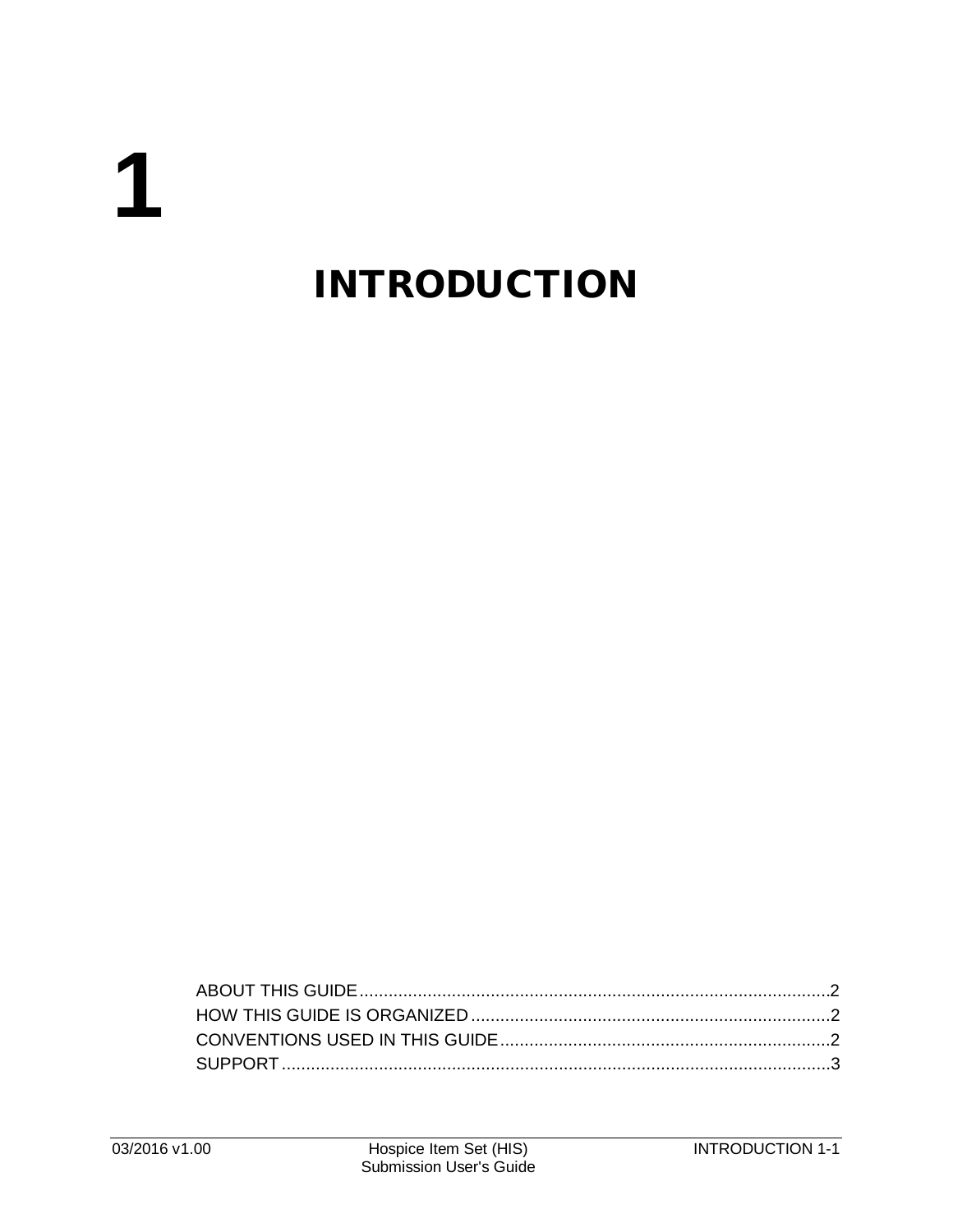## <span id="page-1-0"></span>**ABOUT THIS GUIDE**

This guide provides information and instructions pertaining to the Quality Improvement and Evaluation System (QIES) hospice systems to users who submit and/or manage hospice patient data records. It is primarily a reference and learning tool for the QIES Assessment Submission And Processing (ASAP) Hospice Item Set (HIS) submission system.

#### <span id="page-1-1"></span>**HOW THIS GUIDE IS ORGANIZED**

This user's guide is organized into six sections:

- Section 1, **Introduction**, provides general information about this guide, its organization, and document conventions.
- Section 2, **Overview**, introduces the Hospice system and describes system requirements (software and hardware) in addition to applicable software training that should be obtained prior to using the system.
- Section 3, **Functionality**, describes how to establish communication and submit Hospice data.
- Section 4, **Reports**, briefly describes the Final Validation and other reports that are available to providers in the CASPER Reporting application.
- Section 5, **Error Messages**, lists the error messages that may be encountered during the submission and validation processes and provides troubleshooting assistance.
- Section 6, **Glossary**, is a list of acronyms and terms used in the guide.
- Appendix A, **Quick Reference To Hospice File Submissions, Submission Status, and Final Validation Reports** provides step-by-step instructions for submitting files, checking their processing status, and requesting and/or viewing Final Validation Reports.
- <span id="page-1-2"></span>• Appendix B, **Resident Match** describes in detail the resident-matching process used to associate assessment records with existing or new patient (resident) records.